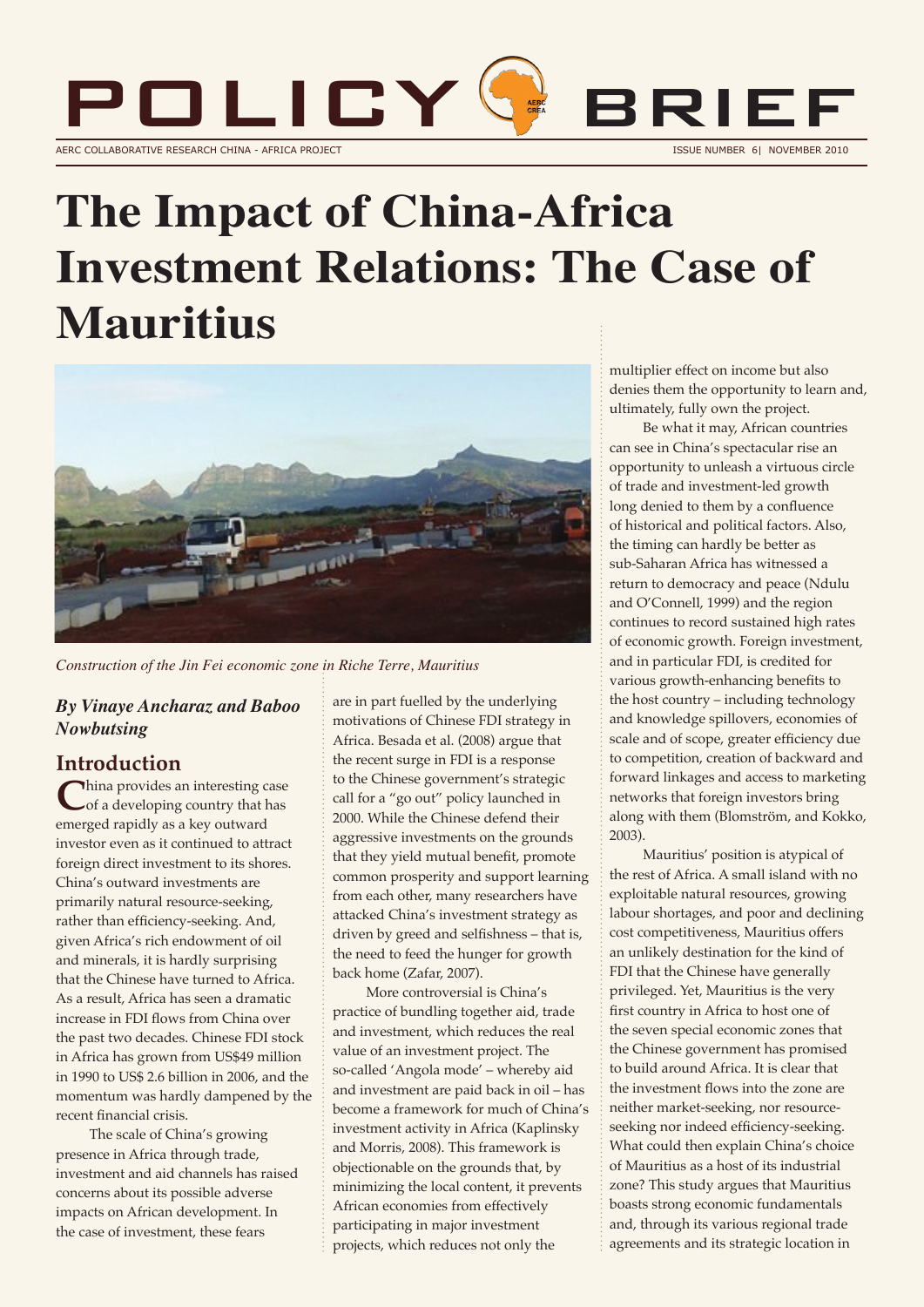the Indian Ocean as a bridge between Asia and Africa, offers the perfect gateway to the emerging African market. It is this opportunity, along with Mauritius' duty-free access to its traditional partners that China is eyeing.

Chinese FDI flows into the industrial zone, by their very magnitude and sectoral orientation (into high-value sectors such as pharmaceuticals and light engineering), are likely to have important impacts on the economy. The SEZ will generate jobs and foreign exchange earnings even though the real value to the domestic economy is expected to be smaller since the industrial zone is likely to be manned mainly by Chinese expatriate workers and export proceeds repatriated to China. However, Mauritius could gain from technology spillovers and linkages with the domestic economy. We provide a case study of the Chinese SEZ and examine carefully its potential impacts on the economy.

Finally, much of Africa's investment relations with China are unidirectional: FDI typically flows from China to Africa than vice versa. But, Mauritius has defied its small size to become an important investor in China, with a major spurt of investment in the textile industry by a Mauritian giant. But, whether that episode is a one-off affair or a harbinger of greater – and more diversified – investment flows is yet to be determined.

### **Objectives and Methods of Analysis**

**T**his study focuses on one of the vectors of influence through which China affects Mauritius – namely, investment – and seeks to provide an in-depth analysis of its magnitude, characteristics and impacts on the Mauritian economy. The specific objectives are:

- 1. To analyze the trends in, and magnitudes of, FDI inflows in Mauritius by sector and country, with particular emphasis on Chinese FDI;
- 2. To analyze the extent to which overall Chinese FDI inflows are bundled with aid;
- 3. To describe the regulatory regime governing FDI inflows in Mauritius and discuss whether it is conducive to attracting FDI generally and from China, in particular;
- 4. To analyze the characteristics of Chinese FDI, i.e., whether such FDI is through joint ventures or wholly owned subsidiaries, whether it is resource-seeking, market-seeking or efficiency-seeking, and whether the output is targeted at the domestic or external market;
- 5. To compare and contrast the characteristics and practices of Chinese FDI and FDI from other sources with a view to determining whether Chinese FDI is motivated by strategic considerations atypical of mainstream FDI;
- 6. To assess the economic benefits that arise from major Chinese FDI in terms of export expansion, reduction of import dependence, contribution to value added and employment, government revenue, etc, and to highlight any adverse effects;
- 7. To assess the spread effects, if any, of Chinese FDI to other sectors of the economy in terms of skill development and capability building, the use of local inputs, supply chain management and technology transfer;
- 8. To determine the features, size and sectoral distribution of Mauritius' investment in China (if any) and the nature of support, or lack thereof, that such outward investments have received from the home government as well as from Chinese authorities.

Our prime objective is to assess the impact of Chinese investment on the Mauritian economy. To our knowledge, no formal methodology exists to guide us in this exercise. However, in keeping with the general spirit of the Jenkins-Edwards (2005) methodology, one can argue that any assessment of the economic effects of FDI should at least consider the impact on such variables of interest as employment, value-added, exports and growth. These effects can be direct or indirect, complementary or competitive, and they may be quantifiable to various degrees.

The most direct effects are likely to be on employment and income. Exports will also be affected to the extent that FDI is destined to serve foreign markets, as in the case of export-processing zones. The net effects of FDI (Chinese or otherwise) will depend on the size and type of investment, the sector to which it is directed, the level of technological

sophistication of the investment project and its capacity to create linkages with the domestic economy.

FDI is likely to be most beneficial when it is greenfield and export-oriented. If it is meant to serve the local market, then the investment should preferably be in sectors that the country is actively seeking to promote and should avoid direct competition with local producers. Moreover, FDI projects that generate knowledge spillovers and foster the development of backward and forward linkages with the domestic economy are particularly beneficial to the host country.

The indirect effects relate to longterm growth. Such effects are hard to detect, isolate and measure since they occur with unknown lags, are spread over several years, are buffeted by various other factors thereby reducing their significance in any given year, and are generated by spillovers that are inherently difficult to capture.

FDI may also generate negative effects, such as Dutch disease and the competitive challenge to indigenous firms when FDI is local market-seeking. With Chinese investment, however, additional concerns are likely to arise since Chinese multinationals are known to use their own, rather than local, labour and inputs, which reduces the multiplier effect of any FDI project on the local economy. Similarly, since the Chinese favour wholly-owned enterprises and tend to be secretive about their processes and ways of doing business, the potential for growth-enhancing knowledge or technology spillovers is greatly reduced.

In this study, however, we are unable to present an in-depth analysis of Chinese FDI in Mauritius both because investments from China have been historically small and irregular, and because we could not obtain detailed, firm-level data to gauge the real effects of Chinese investments in terms of job creation, value added and contribution to exports. We managed to obtain some data on Chinese firms in operation in Mauritius from the local Chinese Embassy but these were not up-to-date. Hence, in this study, we offer a rather descriptive analysis of data purged from various sources, and present a couple of case studies featuring major Chinese investment projects.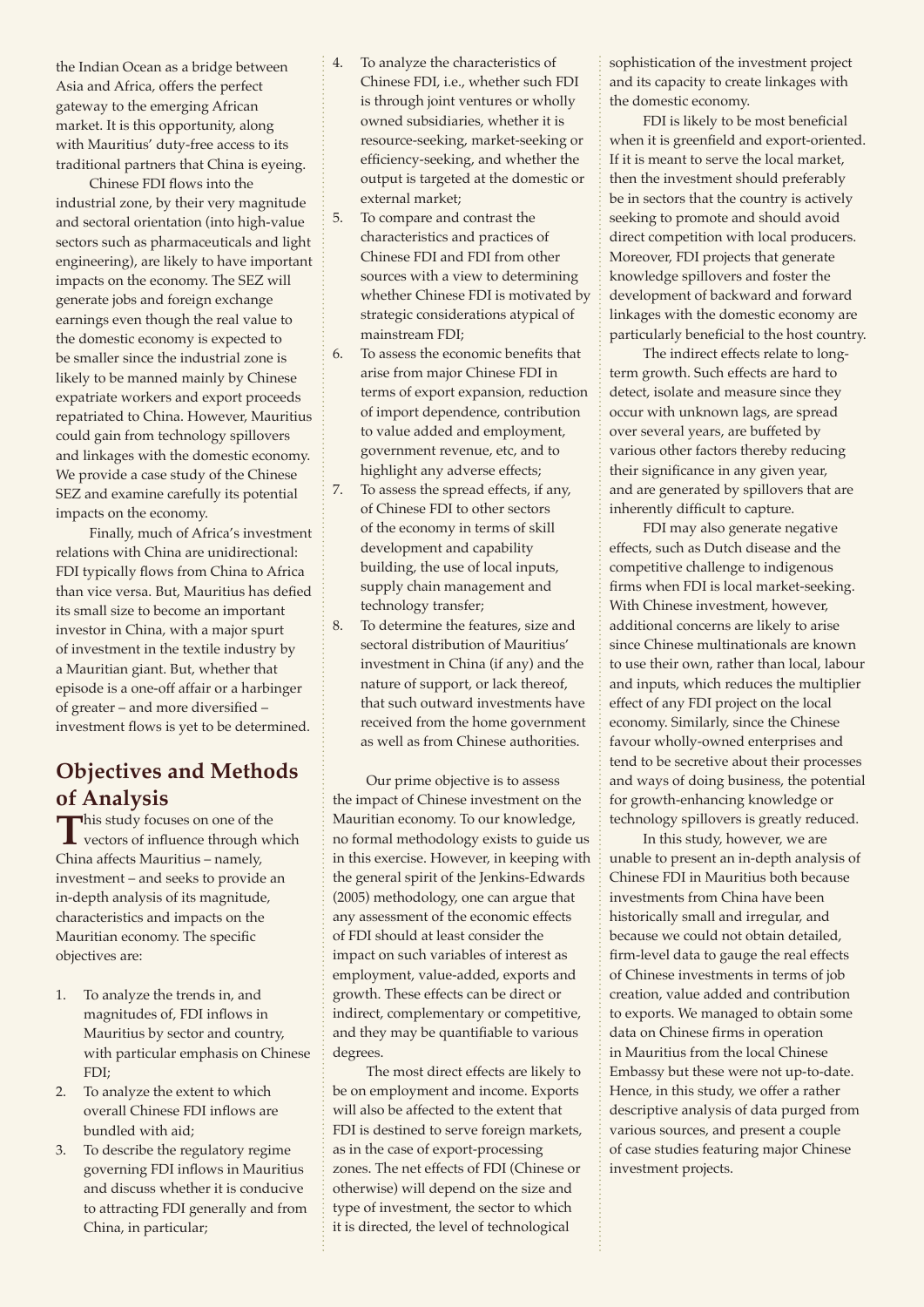# **Summary of key findings**

**T**he key findings can be summarized as follows:

- Mauritius offers an attractive investment climate. The Business Facilitation Act and the Finance Acts of 2006 have brought about major reforms to the investment regime. Incentives have been rationalized and harmonized and a reduced, uniform corporate tax rate of 15% applies across economic sectors. These reforms have helped place Mauritius number 17 on the World Bank's Doing Business rankings in 2010. However, their impact on FDI is either ambiguous or too early to assess.
- Until 2004, FDI flows to Mauritius were small, irregular and unevenly distributed across sectors. A clear upward trend is noted in recent years. However, much of the FDI flows have been directed to services, especially property development, tourism and financial services.
- FDI inflows are concentrated in a narrow range of sectors and originate in a few, traditional partner countries – EU, USA, India and South Africa – with which Mauritius has strong trade relations. This suggests a close association between trade and investment flows in Mauritius.
- It appears that the largest amounts of FDI have flowed into relatively low-risk, high-return sectors like tourism and banking. The real sectors – agriculture and manufacturing – have failed to attract FDI on a sustainable basis. This may be due to the overall low cost competitiveness of the Mauritian economy, unfavorable geography (small domestic market and remoteness from the center of gravity) and systemic factors (lack of natural resources and the policy emphasis on services).
- Chinese investments have been small and erratic through the years. The main investments have been directed to the textile spinning sector and undertaken by Tianli Spinning (Mauritius) Ltd., a wholly owned Chinese subsidiary set up in 2002. This company has helped cut down Mauritius' imports of cotton yarn, but has created few jobs for Mauritians. However, the

launch of the Jin Fei project in 2009 has resulted in a massive spurt of FDI from China into the special economic zone. Such flows are likely to continue over the next five years or so.

- China has implemented significant corporate tax reforms and rationalized incentives so that its FDI regime complies increasingly with WTO rules. However, a number of weaknesses persist. FDI procedures are complex, bureaucratic, often inconsistent, and non-transparent. Investment is encouraged selectively in certain specific sectors, but deterred in others. China ranked 89th on the World Bank (2010) list, and obtained very poor scores on several indicators.
- Agreements between Mauritius and China in the domain of double tax avoidance and investment protection seem to have been a catalyst for Mauritius' outward FDI to China, which has broken new ground in recent years thanks to the activities of one textile company – Compagnie Mauricienne de Textile Ltée. Although, in absolute terms, such investment has been small, accounting for a mere 1.6 % of China's total inward FDI in 2008, Mauritius is nevertheless the biggest investor from the African continent.
- Contrary to the documented practice in much of Africa, there is no evidence that Chinese FDI in Mauritius has been bundled with aid nor has such aid been given on the same terms as to other African countries (where aid has often been exchanged for rights to Chinese firms to exploit natural resources).
- China has provided loans on concessional terms with generous grace periods, flexible repayment schedules and with no conditions attached. On the downside, however, exclusive bidding by Chinese firms for some infrastructure projects financed by the EXIM Bank has resulted in collusive practices to the detriment of the recipient country, as was the case in Mauritius recently.
- Our review of the determinants of Chinese outward investments yields a mixed bag of evidence. While the evidence points quite conclusively that natural resources and large markets have been significant pull factors, there is some controversy

about the role of institutions, with some studies suggesting that China favors investing in countries with weak institutions and high levels of corruption.

- None of the above factors is relevant in the case of Mauritius, which has no natural resources, is small (in absolute terms) and boasts a solid democratic tradition, the rule of law and strong institutions. Yet Mauritius has attracted large flows of FDI from China in recent years into the special economic zone, one of the few that China is setting up across the African continent, raising questions about the real motives behind China's investment strategy.
- The SEZ will house various highvalue, cutting-edge technology industries that Mauritius has actively sought to promote but had not been successful so far. Thus, the SEZ could help Mauritius graduate to a higher technology plane.
- However, our analysis suggests that the SEZ, even when it becomes fully operational, will have little positive effects on the economy of Mauritius.

**Policy implications**<br>China's engagement with Mauritius China's engagement with Mauritius<br>
through the investment channel raises a number of policy issues and implications. Before the launch of the Jin Fei project, Chinese FDI in Mauritius has been small and irregular through the years. The wave of FDI from Hong Kong-based companies into the nascent clothing industry in the mid-1980s helped Mauritius create thousands of jobs and generate a high rate of export-led growth over a long period, especially as local investors also joined in. However, the exodus of these firms in the years preceding the expiry of the MFA, which signaled the end of Mauritius' preferential access to the US market on which the foreign investors had concentrated their exports, led to a drastic decline in employment and exports. But the fact that the clothing industry recovered after 2005 means that Mauritius had not depended on the foreign firms to the extent that it appeared. Therefore, their true contribution to the Mauritian economy is likely to have been small.

Can this conclusion be generalized to Chinese investment in Mauritius? A clear answer could emerge if we did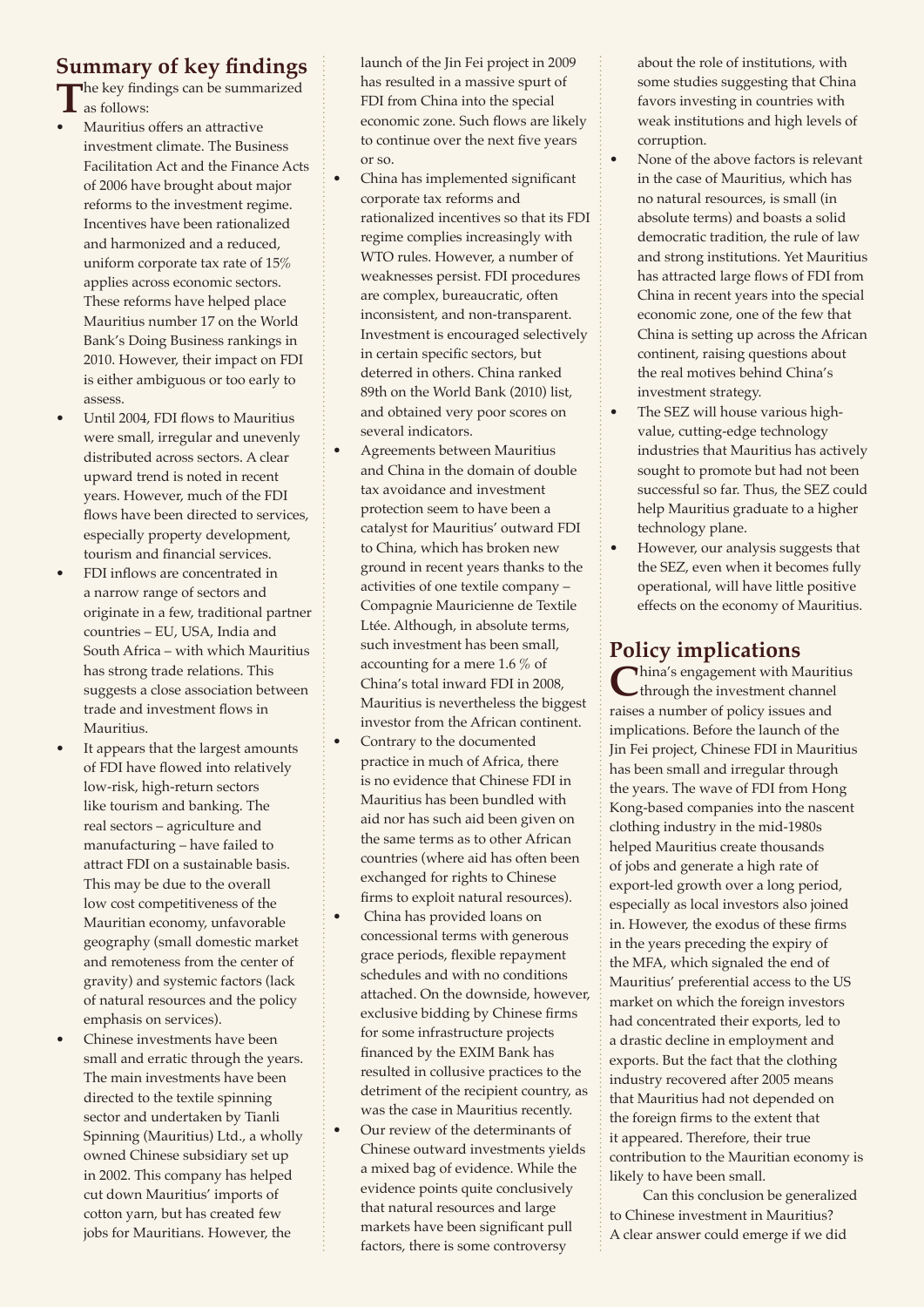a careful project-by-project analysis of Chinese FDI. We could not afford to do this since such investment has been small and concentrated in a few sectors. Our case study of Tianli Spinning suggests that the firm has indeed contributed to filling the fabric gap in Mauritius, thus helping to build a vertically integrated clothing industry capable of meeting stringent rules of origin. However, its installed capacity is rather small relative to the industry's total requirement in cotton yarn and the firm has been further marginalized by local investments in spinning and weaving operations. Moreover, softening of the rules of origin in the proposed Economic Partnership Agreement with the EU as well as the renewal of the third-country fabric derogation under AGOA, both of which will make it possible for local clothing exporters to source their yarn and fabrics from cheaper Asian suppliers, means that independent spinners like Tianli will the roles of diminish.

Our analysis of the Jin Fei project further supports our claim that Chinese investments are unlikely to have a significant impact on the local economy. The true motives for setting up such a massive industrial zone in a resourcepoor, geographically isolated and high-cost country are unclear since the project is conveniently protected by a confidentiality clause, atypical and unprecedented in Mauritius' history of doing business with foreigners. The thesis that the Chinese see in Mauritius a gateway to the African market and beyond sounds unconvincing since any other African country can offer the same market access privileges plus other attractions, such as the availability of local inputs and cheap labour. Can Mauritius' experience and maturity make a difference? Perhaps. But then why would business-minded Chinese operators want to invest in Mauritius when local investors themselves are fleeing to nearby Madagascar? Or do the generous concessions offered by the Mauritian government to its Chinese counterpart override any other considerations? While a definite answer to these questions is not possible in the absence of further information on the Jin Fei project, our analysis puts together several compelling arguments that suggest that the economic benefits to Mauritius will be small relative to the start-up costs borne by the government and its agencies.

The SEZ will utilize predominantly Chinese labour and only a small fraction of the 40,000-plus jobs that will be created will actually go to Mauritians. Moreover, based on casual evidence on staffing patterns in Chinese-owned enterprises, we can expect jobs at the technical and management levels to be reserved for Chinese expatriates, with local workers crammed into low-paying jobs. The construction of the industrial zone is under way: the workers are predominantly Chinese, the contractor is Chinese and so also are most of the inputs and materials being used. This suggests that the investment, notwithstanding its scale, will have only a marginal multiplier effect on income in Mauritius. We also argued that both because of the low potential for technology spillovers from Chinese enterprises in the SEZ and for the development of linkages with the local economy, the Jin Fei project will yield small benefits to Mauritius even over the long term. While the government has justified the project citing the technological sophistication of the enterprises, local firms and the economy, are unlikely to benefit from it if the zone operates as an enclave.

Several points emerge from the above discussion about what should be done to maximize the benefits on the local economy from Mauritius' investment relations with China or to minimize any negative impacts. A priori, the following prescriptions merit consideration:

#### *Balanced negotiations*

The government should be aware that dealing with Chinese investors will not be business as usual. China is a developing country with relatively limited concern for corruption and human rights. Being Communist, the Chinese government is significantly present in all investment projects and often negotiates directly with the government of the country it wishes to invest in. The balance of power in such negotiations is skewed in favor of the Chinese given their economic might, and their hunger for economic prosperity. The Chinese firms are thus able to impose their terms on their weaker partners, who are often impotent in the face of the everpresent threat that the Chinese investors might simply turn to other countries, in a global race to the bottom, if they do

not get a favorable deal. Mauritius, as a small economy, is particularly vulnerable to China's influence. But the government should ask whether compromising the country's open and democratic principles is a good price to pay for investment projects that may bring little in terms of direct economic benefits to the country. While Mauritius is small, it is also a mature economy and boasts a long tradition of industry and exports. Moreover, Mauritius offers economic and political stability to prospective investors; a permissive, hassle-free investment environment; a shrinking but skilled workforce; and good and reliable logistics that can compensate for the country's geographical isolation. Few African countries can match these benefits. Hence, Mauritius should find strength in the unique package of incentives that it can tender to potential investors, including China, and use its diplomatic experience to negotiate for mutual benefits.

### *Seeking investment projects that are in tune with the country's economic orientation*

Mauritius, which is well set on the path of a services-oriented economy, should refrain from seeking investments in sectors it does not have a comparative advantage. This is particularly true of low-skill, labour-intensive activities, in which a combination of high wages and low productivity has eroded Mauritius' export competitiveness. Worker motivation in these sectors is also generally low as could be evidenced by the prevailing high rates of absenteeism. Even in the seafood industry, which the government is actively seeking to promote, operators are being forced to seek expatriate labour since Mauritians are reluctant to work odd hours and tend to be absent from work more frequently than foreign workers. Even if the government could secure more jobs for the locals, it is debatable whether Mauritians would want to work in an industry that does not offer better working conditions than the traditional sectors – clothing and seafood. The expatriate labour phenomenon, which has taken proportions atypical of a developing country like Mauritius, is being driven not by local labour shortages but rather by a shift of workers away from low-wage manufacturing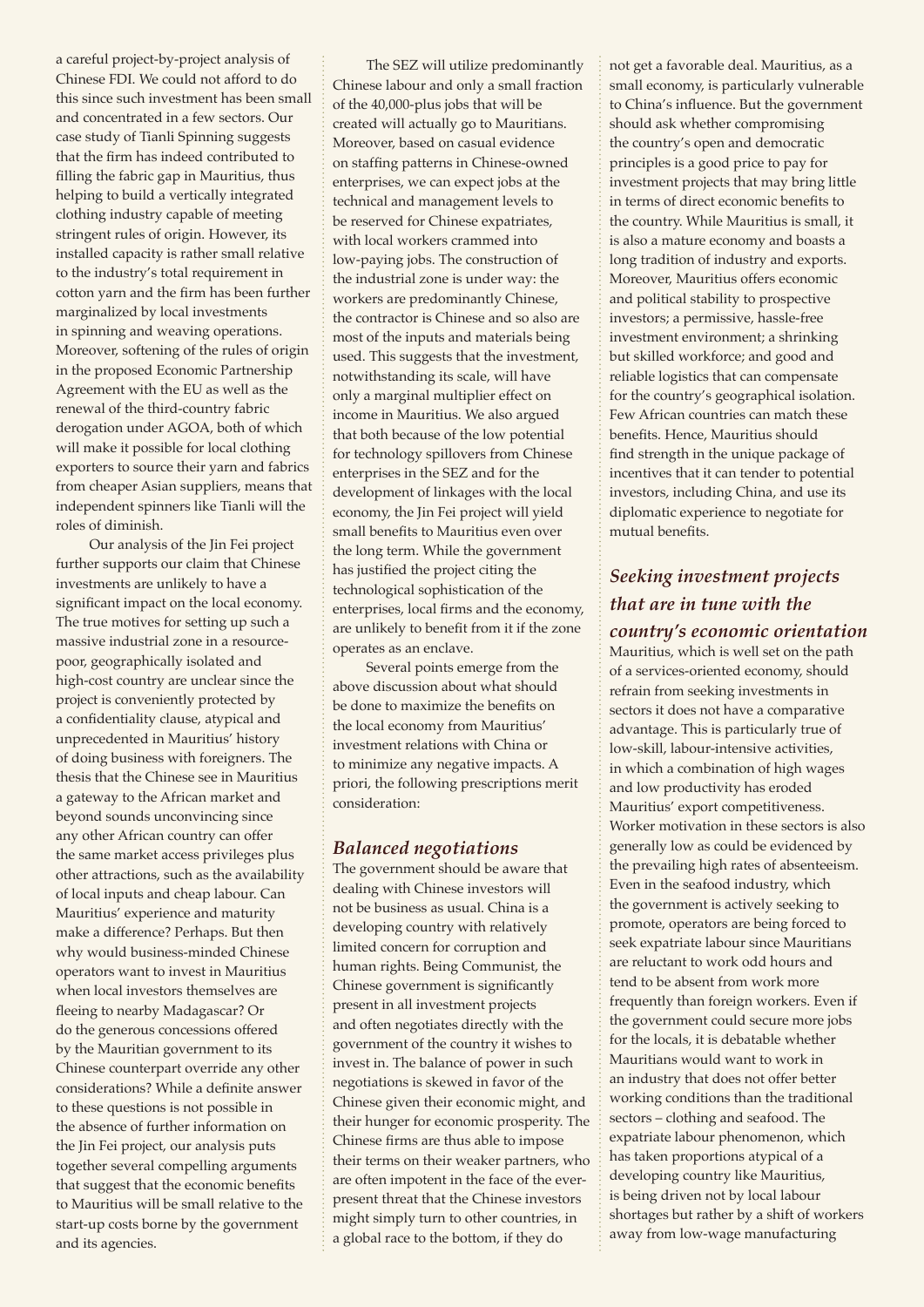towards the burgeoning services sector. Consequently, the national FDI policy should be geared towards higher valueadded services in the ITES-BPO sector, and in education, health and tourism, consistent with government's policy of developing Mauritius as a hub in these sectors.

#### *Requiring Chinese investment and projects to use more local labour and inputs*

Agreements on loans from the Chinese government to finance construction (including the building of the SEZ) and infrastructure development often include clauses that require the projects to be carried out by a Chinese contractor, using labour, materials and other inputs from China. These agreements leave little room for Mauritian workers and building companies to be involved in major construction projects, thereby minimizing the multiplier impact on the economy. Thus, while the government may gain through favorable terms of credit, the country loses out on the opportunity to generate higher value added. In future negotiations for funding with the Chinese, it is important that the Mauritian government demands that a given proportion (say 10% to 20%) of any project's workforce be sourced locally. Such local content requirements are common in FDI projects elsewhere,

including in China. We are suggesting that the use of local inputs be negotiated rather than be imposed.

## *Promoting joint ventures and sub-contracting*

While Chinese investors may bring superior technology and know – how to Mauritius, the local economy is unlikely to benefit from spillovers due to the mode of operation of Chinese firms. This would be a pity in the context of the Jin Fei project – which proposes to set up firms in high-technology sectors such as light engineering and pharmaceuticals – since Mauritius would miss a real opportunity for technological leapfrogging. The fact that the project will utilize little local labour, which, moreover will likely be limited to the factory level, and will be closed to Mauritian investors, means that the industrial zone will be operating as an enclave, sealing off any potential spillovers to Mauritius. If the government wishes to nurture any hope for the country to reap the benefits of technology and knowledge transfers from Chinese companies, it is imperative that the government negotiates with its Chinese counterpart to allow some space for Mauritian companies in the SEZ. In addition, or alternatively, Mauritius can push for joint ventures in select hightechnology industries. There is scope for such negotiations since the Jin Fei project is not yet finalized.

### *Avoiding the prisoners' dilemma trap*

There is an important policy lesson for the whole of Africa in the way it deals with Chinese investors. What gives the Chinese power to impose their terms on the countries they deal with is not so much their economic might than the absence of collaboration, and in some cases, sheer dividedness, among African host countries. Africa is engaged in a relentless race to the bottom to attract the biggest FDI projects. This competition entails a kind of prisoners' dilemma predicament where all countries clamour to offer the most generous incentives to woo the Chinese and are ready to make the most sacrificial concessions. If the same countries cooperated to adopt a common stance in their engagements with China, and agreed to limit incentives and concessions, on the one hand, while exacting more from the Chinese side, on the other, the entire continent would gain. Such cooperation is not difficult to achieve. The various regional economic communities already provide a forum for this kind of cooperation to emerge and to be solidified into a common line of action with the blessing of a Pan-African initiative such as the African Union/ NEPAD.